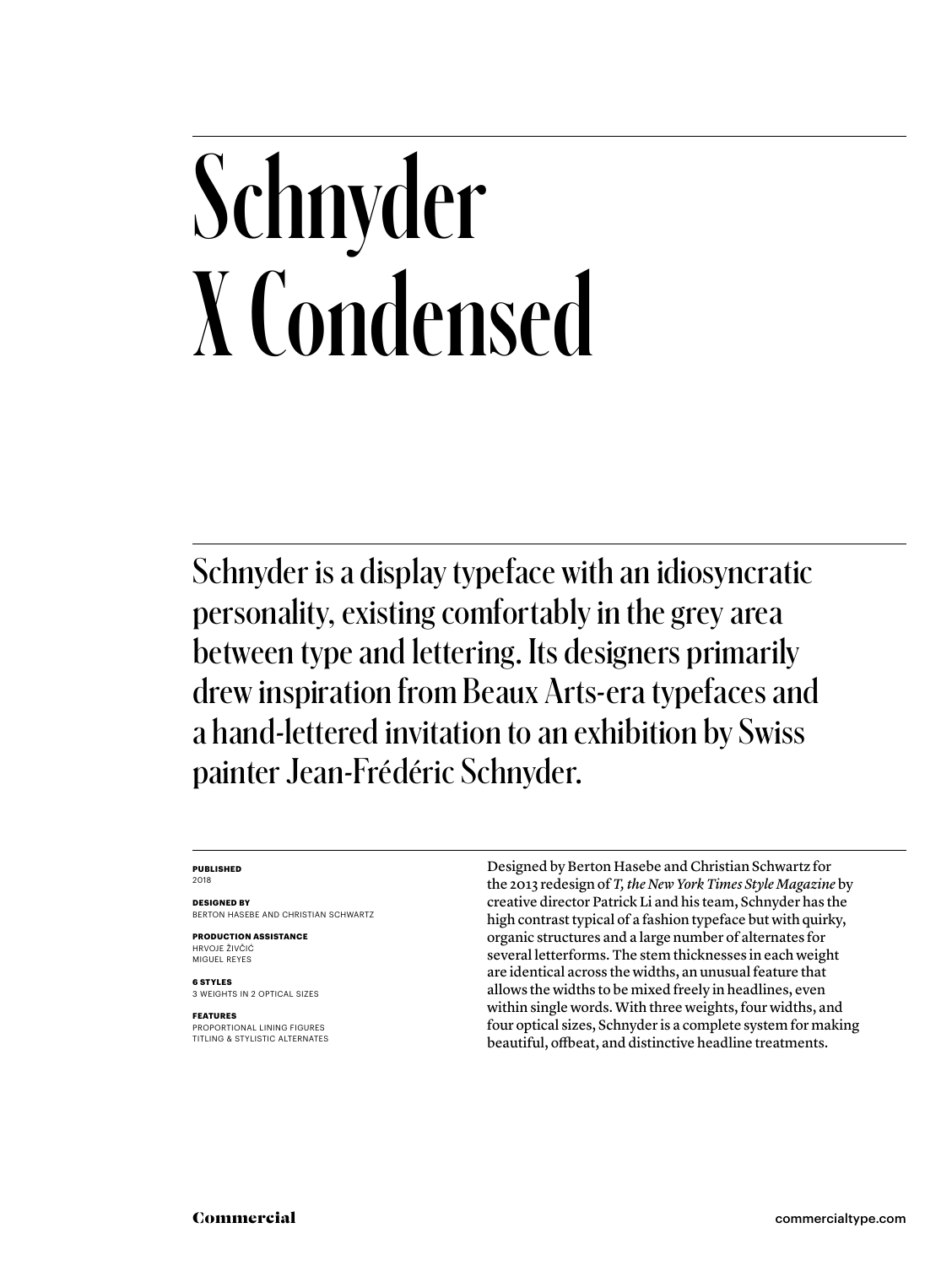### Schnyder X Condensed Large Light Schnyder X Condensed Large Demi **Schnyder X Condensed Large Bold**

### Schnyder X Condensed X Large Light Schnyder X Condensed X Large Demi **Schnyder X Condensed X Large Bold**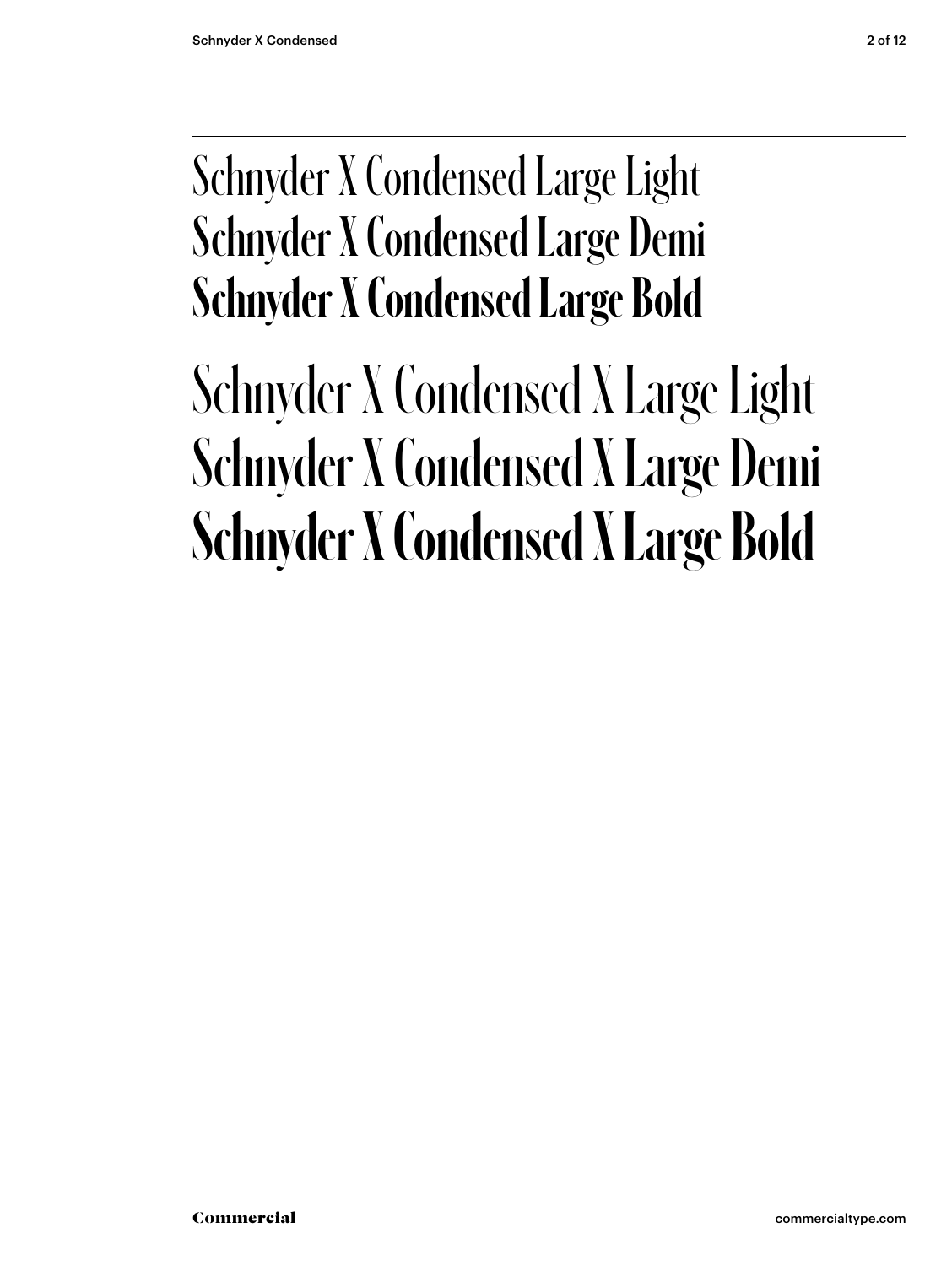LARGE, 50 – 90 PT

## Significant agribusiness The Øresund Bridge CELEBRATOR

X LARGE, 100 PT+

# New details Members FORMER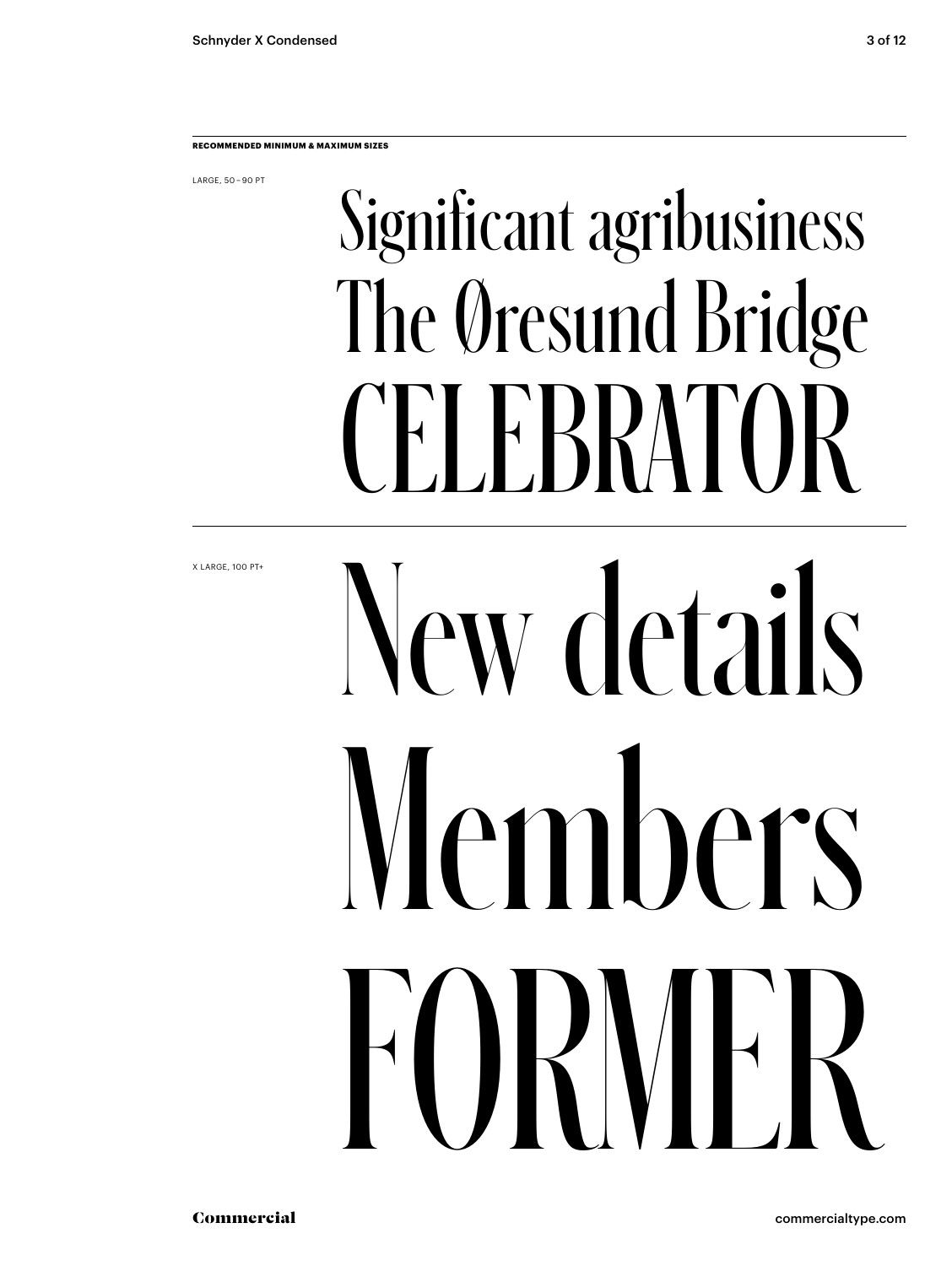# PRESENTA Investigate

SCHNYDER X CONDENSED X LARGE LIGHT, 150 PT

# REQUIRED<br>Gaswolken Gaswolken

SCHNYDER X CONDENSED X LARGE DEMI, 150 PT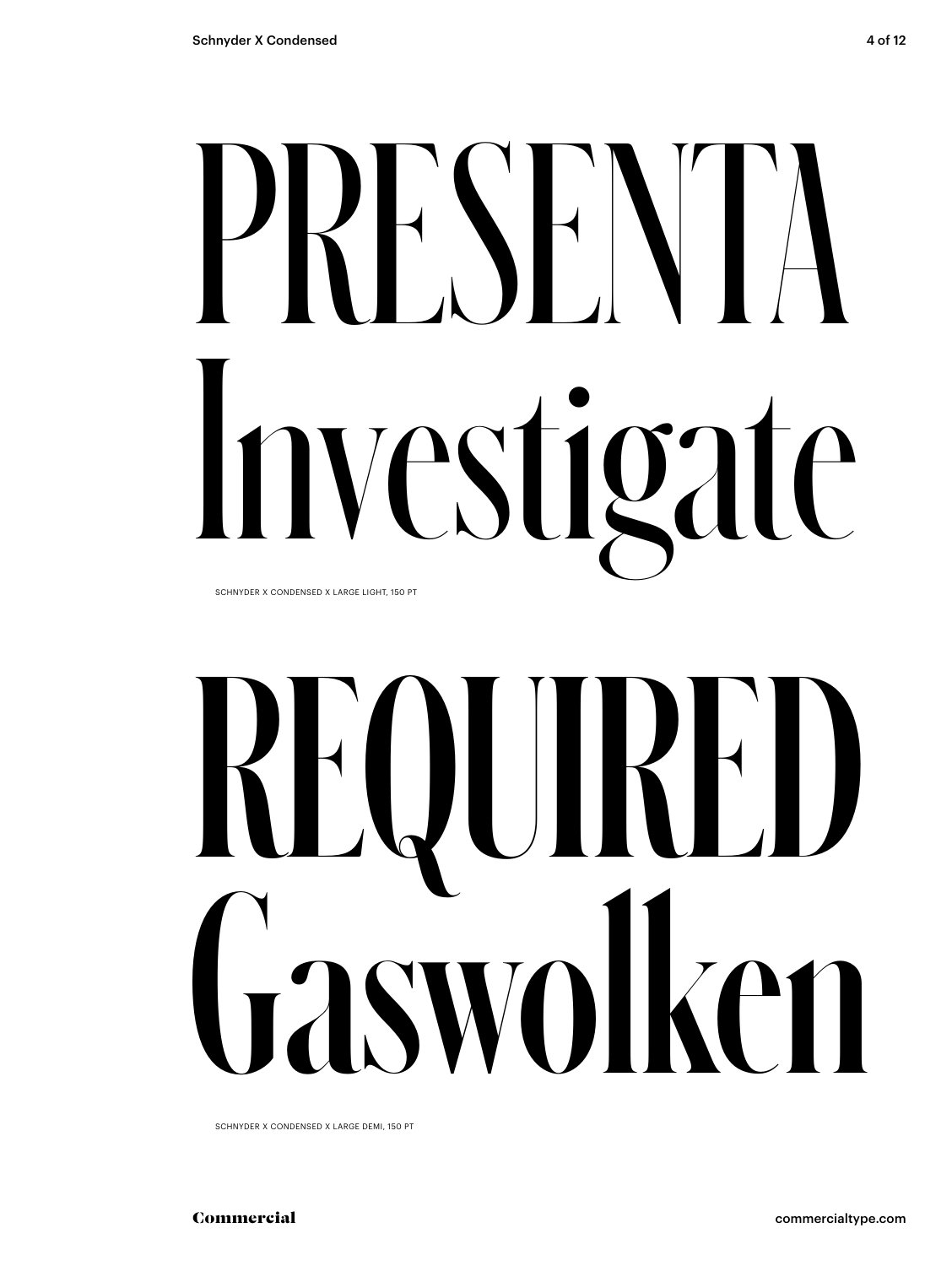# **MULTIPLE Científicos**

SCHNYDER X CONDENSED X LARGE BOLD, 150 PT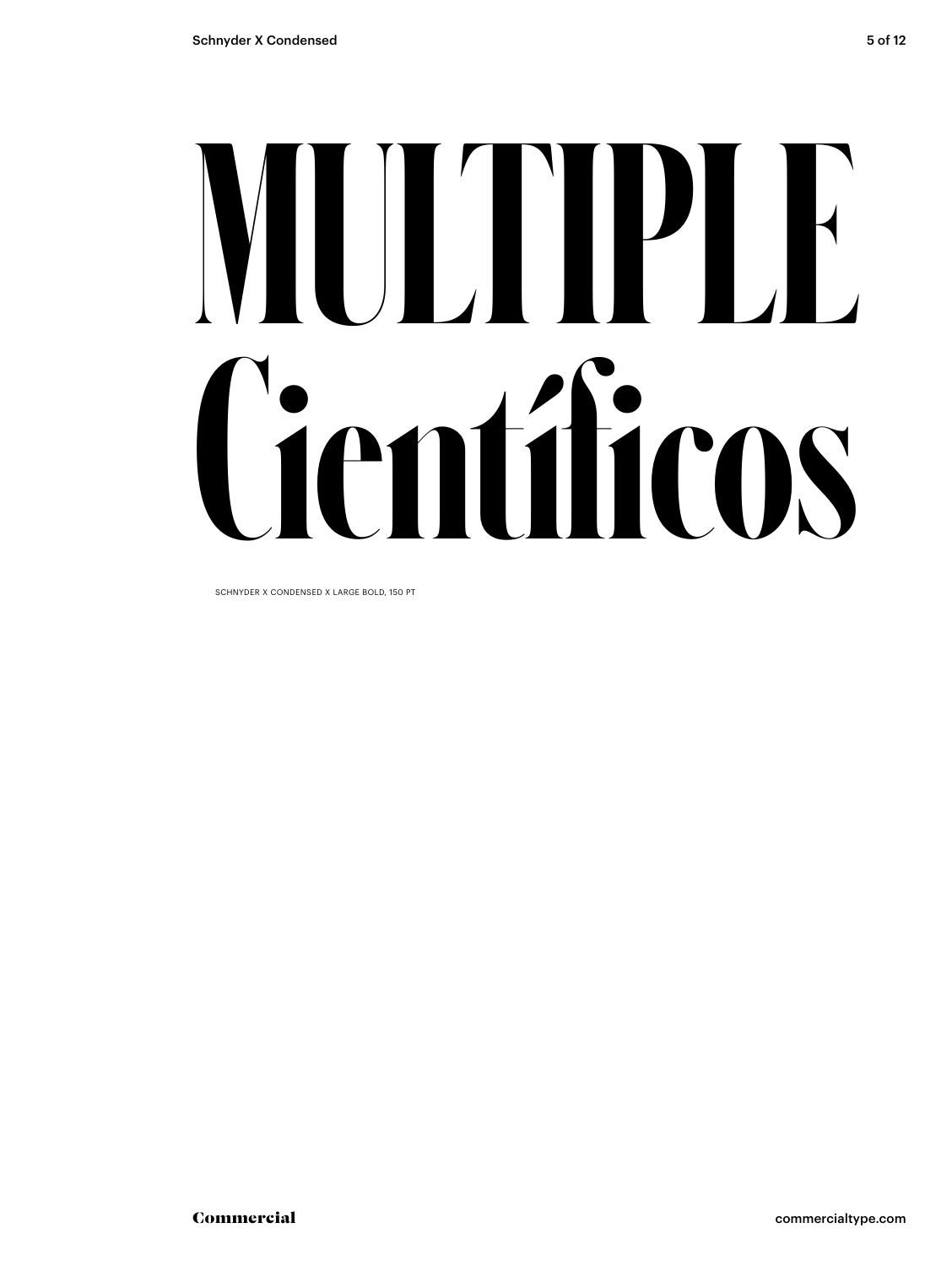## Fine tea monger BLUTENSTÄND Iniciatyva išvijus SCHNYDER X CONDENSED X LARGE LIGHT, 100 PT [ALTERNATE t]

## Office of Marble VAST INDUSTRY Habitat primitif

SCHNYDER X CONDENSED X LARGE DEMI, 100 PT

Commercial commercialtype.com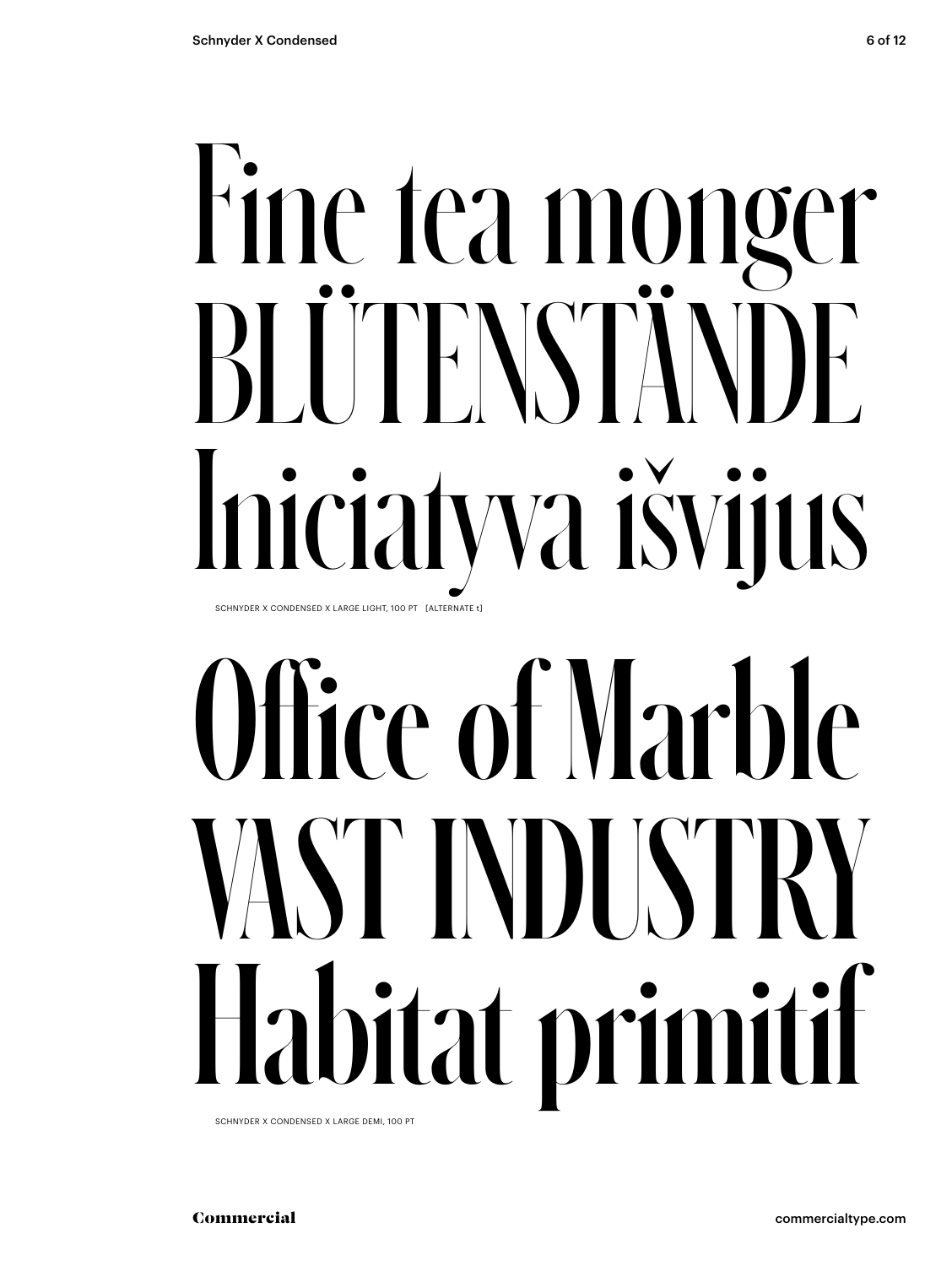## **Alguns pintores POLITYCZNYCH Secondary axes**

SCHNYDER X CONDENSED X LARGE BOLD, 100 PT [ALTERNATE A C]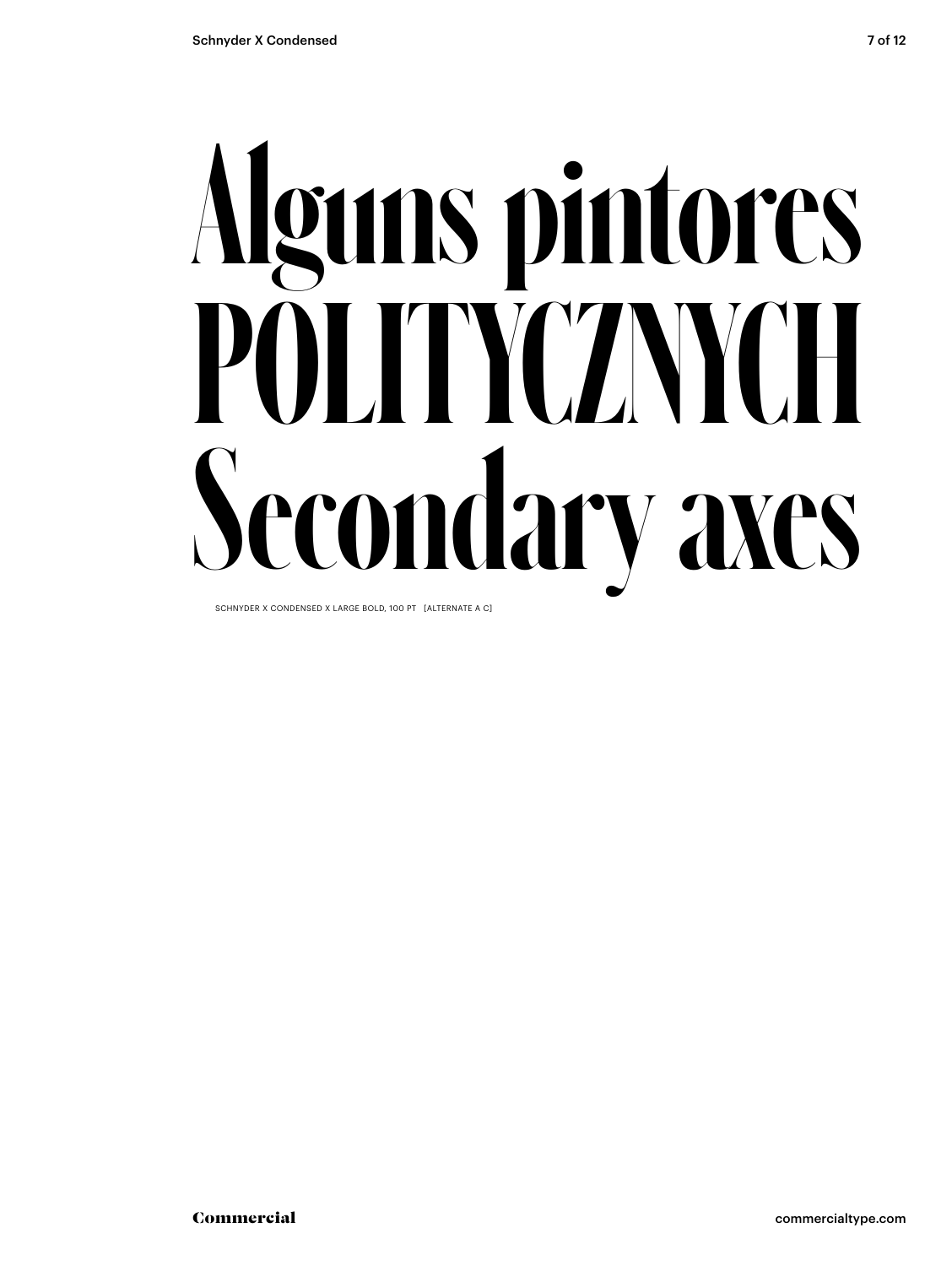## PARTICULARIZED Counterbalanced

SCHNYDER X CONDENSED LARGE LIGHT, 90 PT

## COMPOSITIONAL Najveličastnejših SCHNYDER X CONDENSED LARGE DEMI, 90 PT

## **VÉLOCIPÉDIQUE Mitológicamente**

SCHNYDER X CONDENSED LARGE BOLD, 90 PT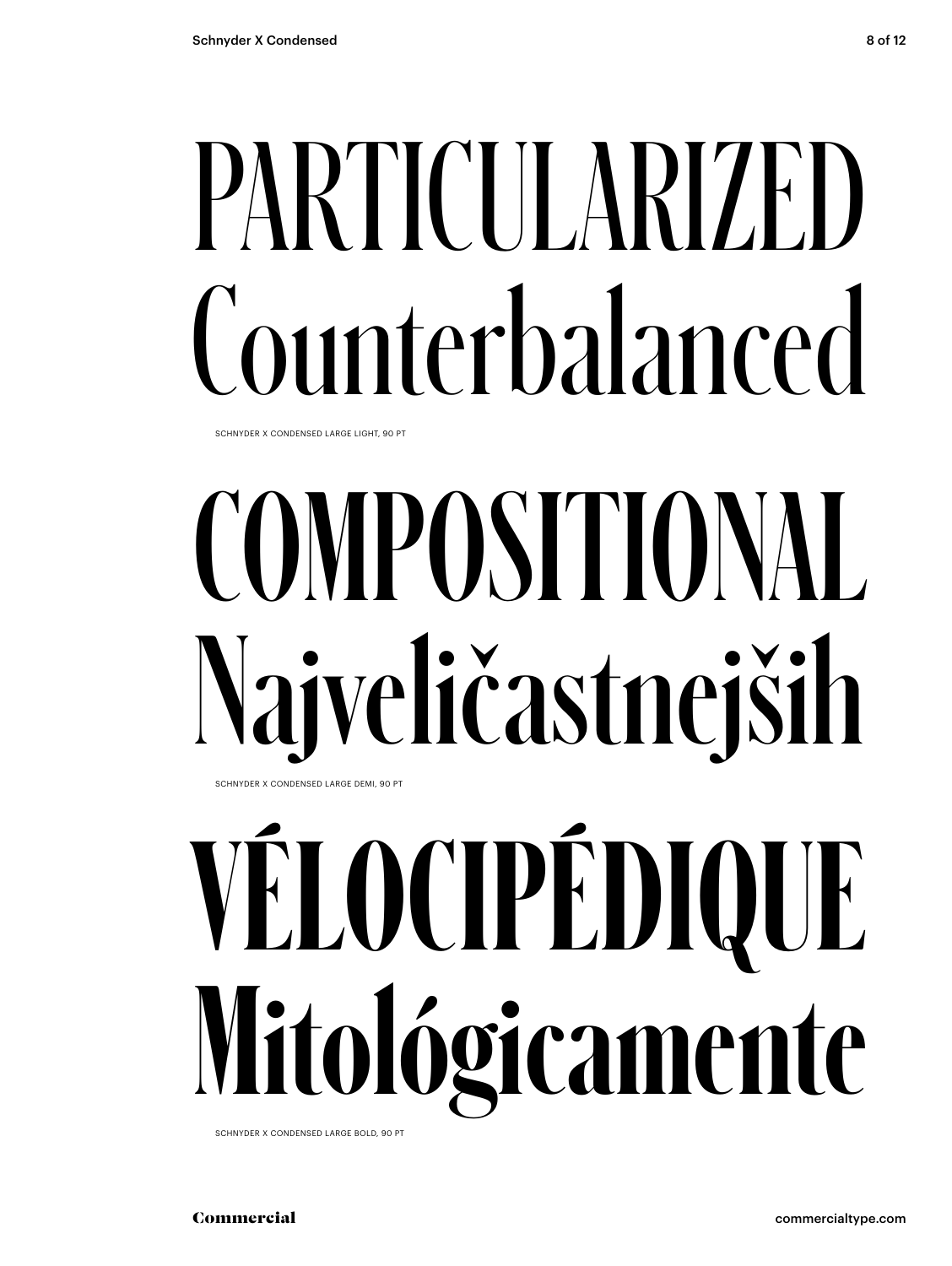### DIFFUSIONE GLOBALE Fastest prototype cars SCHNYDER X CONDENSED LARGE LIGHT, 70

### HISTORISCH KNÜPFT Gândirea sa filozofică SCHNYDER X CONDENSED LARGE DEMI, 70 PT [ALTERNATE K]

## **GRAND ENCOUNTERS Architectural façades**

SCHNYDER X CONDENSED LARGE BOLD, 70 PT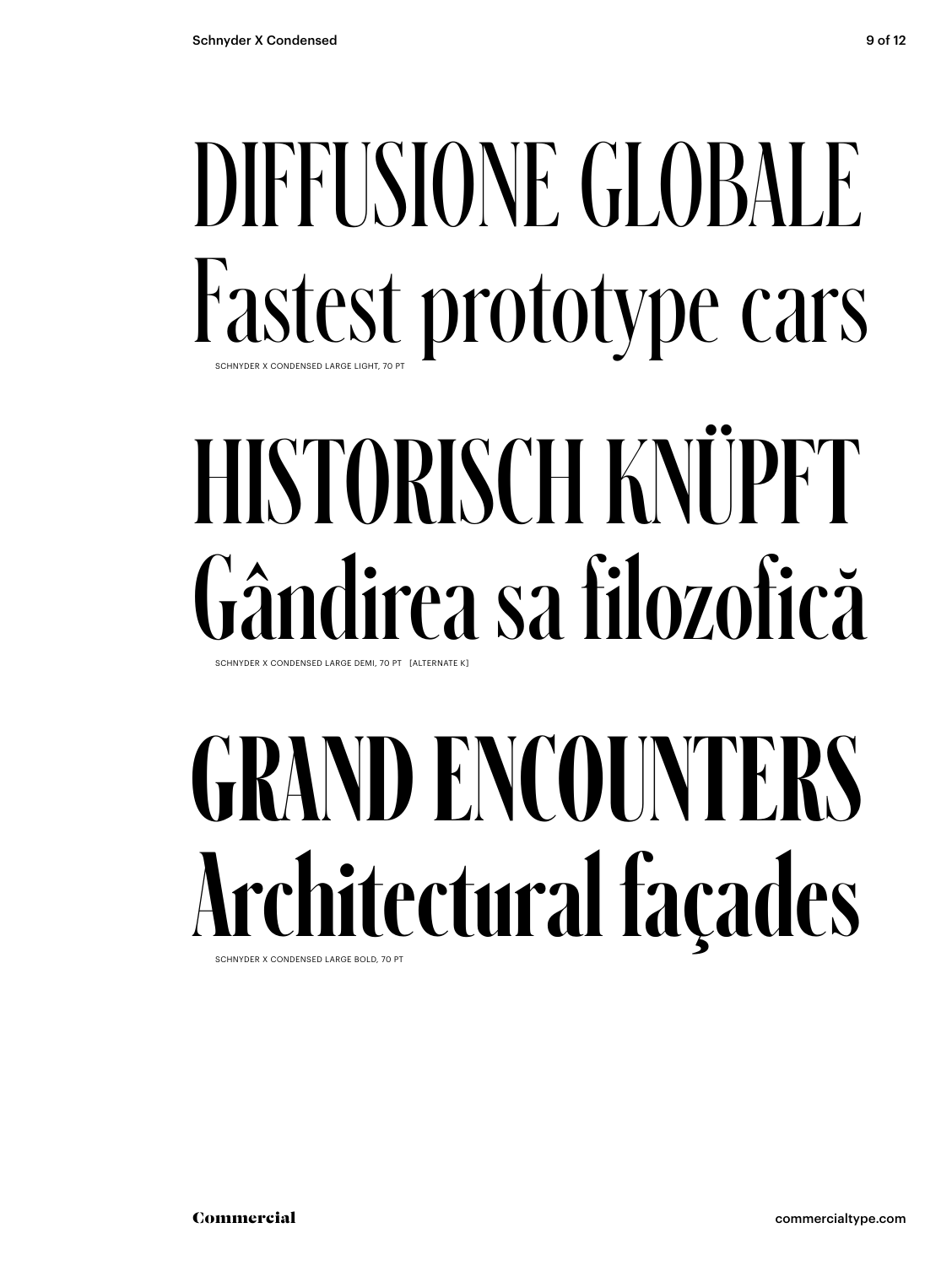| UPPERCASE                              | ABCDEFGHIJKLMNOPQRSTUVWXYZ                                                                                                                                                                                                                                                                                                                                                                                                                                                                       |  |  |
|----------------------------------------|--------------------------------------------------------------------------------------------------------------------------------------------------------------------------------------------------------------------------------------------------------------------------------------------------------------------------------------------------------------------------------------------------------------------------------------------------------------------------------------------------|--|--|
| LOWERCASE                              | abcdefghijklmnopqrstuvwxyz                                                                                                                                                                                                                                                                                                                                                                                                                                                                       |  |  |
| STANDARD PUNCTUATION                   |                                                                                                                                                                                                                                                                                                                                                                                                                                                                                                  |  |  |
| ALL CAP PUNCTUATION                    | $ \dot{l}$ - $-$ () $ \{\}\rangle$ $ \langle \hat{\phi}$ so $\circ$                                                                                                                                                                                                                                                                                                                                                                                                                              |  |  |
| LIGATURES                              | fb ff fh fi fj fk fl gj ffb ffh ffi ffj ffk ffl                                                                                                                                                                                                                                                                                                                                                                                                                                                  |  |  |
| PROPORTIONAL LINING<br>default figures | $$E$ \{\left{\$1234567890\text{6%%0^{20}}^{\cdot \end{8}}                                                                                                                                                                                                                                                                                                                                                                                                                                        |  |  |
| PREBUILT FRACTIONS                     | $\frac{1}{2}$ $\frac{1}{3}$ $\frac{2}{4}$ $\frac{1}{4}$ $\frac{3}{8}$ $\frac{1}{8}$ $\frac{5}{8}$ $\frac{7}{8}$                                                                                                                                                                                                                                                                                                                                                                                  |  |  |
| STYLISTIC ALTERNATES                   | ACGJJKQRW stw $\&$ 4 $\bullet$ $\cdot$<br>ĴĴĶŔŖŘŴŴŴŴ śŝşšşśtŕŧŵŵŵŵ                                                                                                                                                                                                                                                                                                                                                                                                                               |  |  |
| ARROWS                                 | $\leftarrow$ $\leftarrow$ $\leftarrow$ $\leftarrow$ $\leftarrow$ $\leftarrow$ $\leftarrow$ $\leftarrow$ $\leftarrow$ $\leftarrow$ $\leftarrow$ $\leftarrow$ $\leftarrow$ $\leftarrow$ $\leftarrow$ $\leftarrow$ $\leftarrow$ $\leftarrow$ $\leftarrow$ $\leftarrow$ $\leftarrow$ $\leftarrow$ $\leftarrow$ $\leftarrow$ $\leftarrow$ $\leftarrow$ $\leftarrow$ $\leftarrow$ $\leftarrow$ $\leftarrow$ $\leftarrow$ $\leftarrow$ $\leftarrow$ $\leftarrow$ $\leftarrow$ $\leftarrow$ $\leftarrow$ |  |  |
| <b>ACCENTED UPPERCASE</b>              | ÁÂĂÄÅĂĂĂĄÅÆÆÇĆČĈŎĐÉÊÈĔĔĔEĘĞĜĢĠĦĤ<br>ĬĬĴĶŁĹĽĻĿÑŃŇŅŊÓÔŎŎŐŐŐØŒŔŘŖŠŚ<br><u>OOOFFIJLOOOOOOOOO WWWWIITIJDLAL</u>                                                                                                                                                                                                                                                                                                                                                                                       |  |  |
| <b>ACCENTED LOWERCASE</b>              | áâàäåãããąåææçćčĉċďđðéêèëěēçğĝġġħĥıíî<br>iïiījīiiĵjķll!  ŀñńňņnnóôòöōőōøóœŕřŗßšśşŝş<br>þťttúûùüŭűūyůũẃŵẁẅýŷỳÿjžźż                                                                                                                                                                                                                                                                                                                                                                                 |  |  |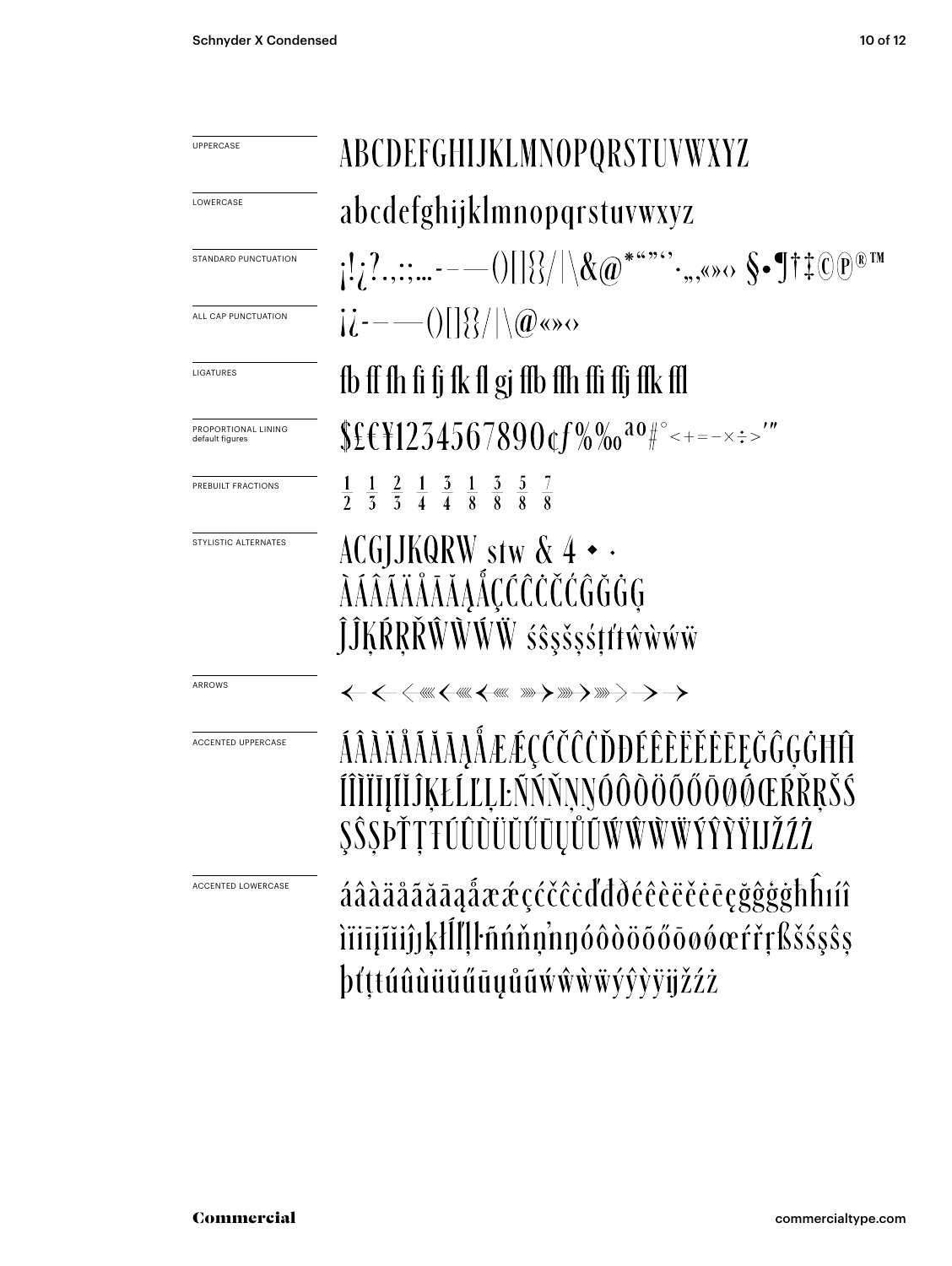| <b>OPENTYPE FEATURES</b><br><b>FAMILY WIDE</b>               | <b>DEACTIVATED</b>                                           | <b>ACTIVATED</b>                                                                                                                    |
|--------------------------------------------------------------|--------------------------------------------------------------|-------------------------------------------------------------------------------------------------------------------------------------|
| <b>ALL CAPS</b><br>opens up spacing, moves<br>punctuation up | ; Fish & «Chips» $\omega$ £5!?                               | $\angle$ iFISH & «CHIPS» @ £5!?                                                                                                     |
| PROPORTIONAL LINING<br>default figures                       | Sale Price: \$3,460 €1,895<br>¥7,031 £9,215<br>Original:     | Sale Price: \$3,460 €1,895<br>¥7,031 £9,215<br>Original:                                                                            |
| PREBUILT FRACTIONS                                           | $11/2$ $21/3$ $3$ $2/3$ $41/4$<br>$5\,3/4\,6\,1/8\,7\,3/8\,$ | $1\frac{1}{2}$ $2\frac{1}{3}$ $3\frac{2}{3}$ $4\frac{1}{4}$ $5\frac{3}{4}$ $6\frac{1}{8}$<br>$7\frac{3}{8}8\frac{5}{8}9\frac{7}{8}$ |
| <b>LANGUAGE FEATURE</b><br>Română (Romanian) s accent        | <b>STIINTIFICE</b> mostenitoare                              | STIINTIFICE moștenitoare                                                                                                            |
| <b>OPENTYPE FEATURES</b><br><b>ROMAN</b>                     | <b>DEACTIVATED</b>                                           | <b>ACTIVATED</b>                                                                                                                    |
| <b>TITLING ALTERNATES</b><br>alternate                       | $-Sizes S \cdot M \cdot L \cdot XL \cdot XXL$                | $\rightarrow$ Sizes $\cdot$ S $\cdot$ M $\cdot$ L $\cdot$ XL $\cdot$ XXL $\cdot$                                                    |
| STYLISTIC SET 01<br>alternate A J R W w                      | A Ward of Justice Renewed                                    | A Ward of Justice Renewed                                                                                                           |
| STYLISTIC SET 02<br>alternate J K w &                        | Kanawha & June Riverway                                      | Kanawha & June Riverway                                                                                                             |
| STYLISTIC SET 03<br>alternate s                              | Congress passed final laws                                   | Congress passed final laws                                                                                                          |

STYLISTIC SET 04 alternate G Q

STYLISTIC SET 05 alternate C

STYLISTIC SET 06 alternate 4

STYLISTIC SET 07 alternate t

New Generals Questioned New Generals Questioned A Chair of Chelsea Central A Chair of Chelsea Central Levied fine of £424 million Levied fine of £424 million Adept amateur tap teacher Adept amateur tap teacher

NOTE: SCHNYDER CONDENSED SUBSTITUTED HERE IN PLACE OF SCHNYDER X CONDENSED, WHICH IS NOT SUITABLE FOR USE AT THIS SIZE.